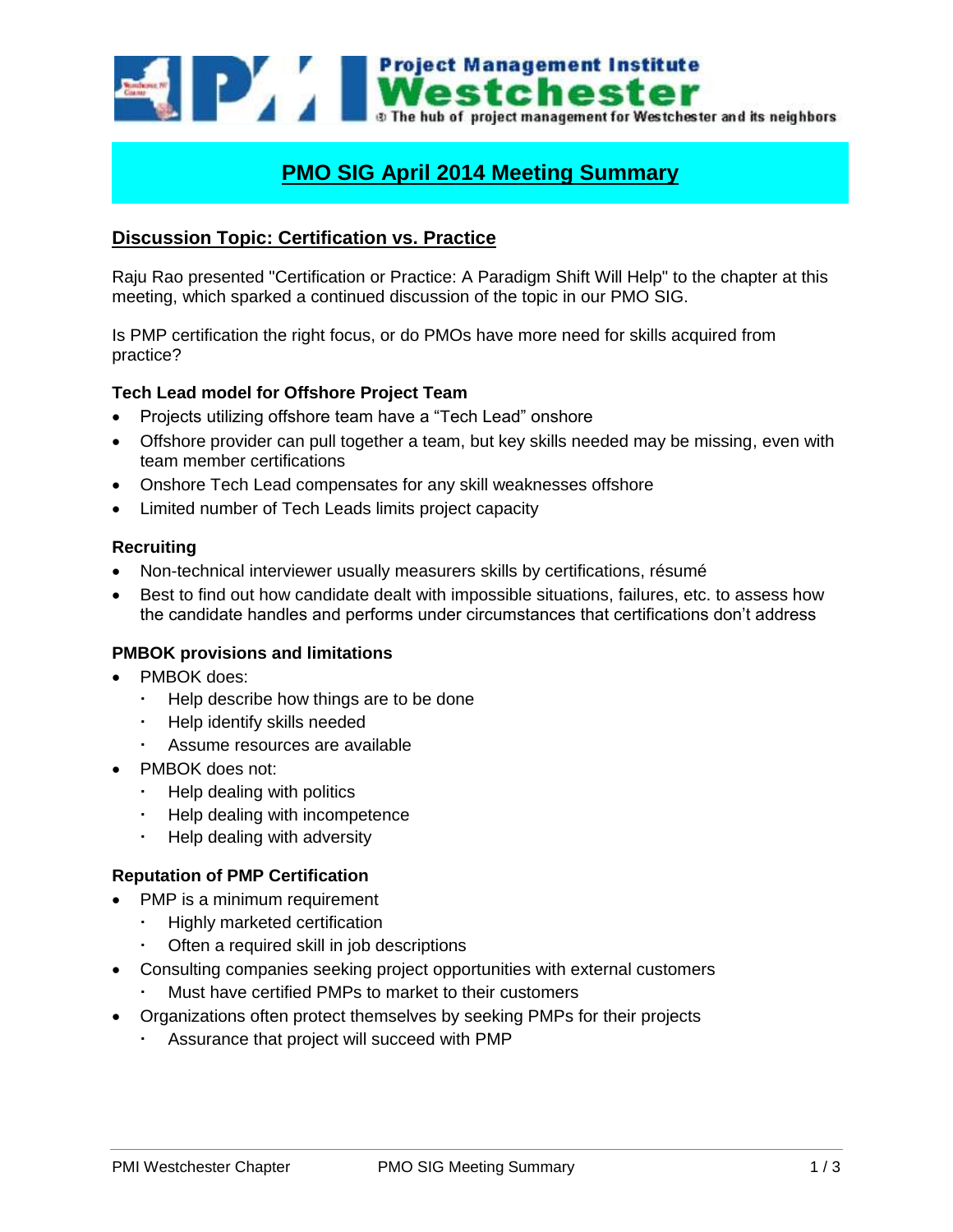

#### **PMO Needs for PMPs**

- PMO needs PMPs to build the structure (standards and practices)
- Project Managers should follow the PMO structure
	- PMP certification of Project Managers not necessary

#### **Complexity factors**

- More complex, higher risk projects have more need for professional competence
- "Garden variety" projects can be managed satisfactorily by non-PMP with some basic tools

#### **Circumstances affecting PM/PMP value**

- A good PM with PMP certification may have been "thrown under the bus" on a project
	- Negative rating on this PM requires replacement
	- Second PM is not necessarily better than first PM
- Replacement may have been political, reactionary not reflective of PM or PMP

#### **Mentoring**

- Mentoring is preferred way to build the breed of PM specifically needed
- Mentoring can focus on areas beyond PMBOK
	- Politics of internal organization
	- Customer specific needs

#### **"A Team" project saviors**

- "A Team" of best resources in organization
	- A Team floats from project to project
	- Save or boost project in trouble for a short time
	- Moves on to next project in need

# **PMO Size and Scope**

- Large PMO can become dysfunctional, detached from specific business needs
- "One size fits all" does not always work
	- Large PMO enforcing same standards across enterprise
	- Needs of specific business areas overlooked in favor of standard

#### **Next Meeting**

Next meeting is in May.

Topic suggestion: Focusing on Your Sphere of Control (Changing the things you can)

# **PMO SIG Discussion Topics to Consider**

- 1. PMO Practice
	- a. PMO Resources Templates, Websites, etc.
- $\sqrt{\phantom{a}}$  b. PMO Best Practices to support learning and process improvement within project teams
- $\sqrt{ }$  c. Coordination to roll out Agile in your organization
	- d. PMO Governance and Portfolios